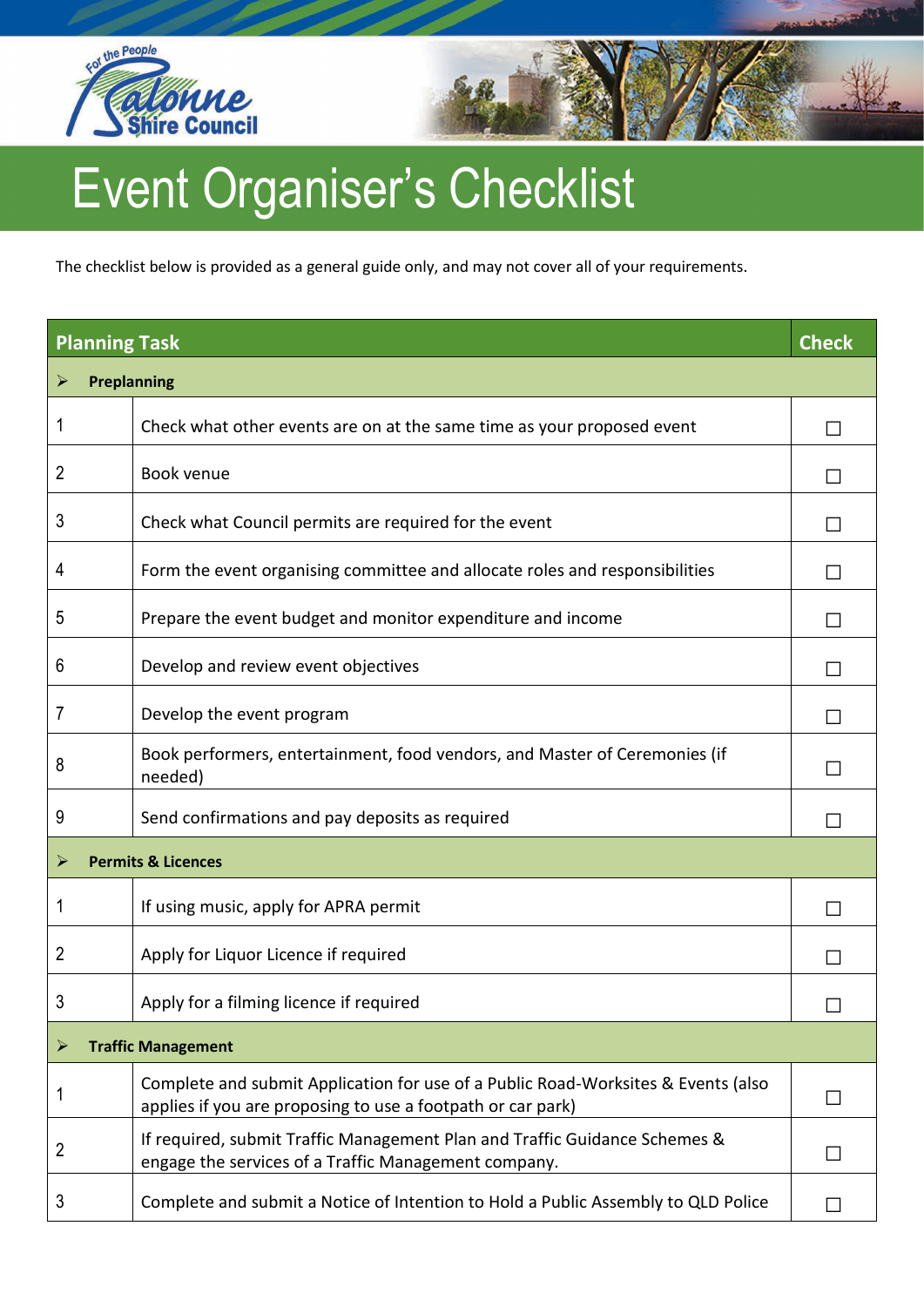



| ➤ | <b>Sponsorships &amp; Grants</b>                                                                        |  |
|---|---------------------------------------------------------------------------------------------------------|--|
| 1 | Research, prepare and apply for relevant grants                                                         |  |
| 2 | Identify appropriate potential sponsors and develop sponsorship proposals                               |  |
| 3 | Distribute sponsorship packages and follow up promptly                                                  |  |
| ➤ | <b>Marketing &amp; Promotion</b>                                                                        |  |
| 1 | Develop marketing & communications plan                                                                 |  |
| 2 | Design promotional material, basic text and logo                                                        |  |
| 3 | Distribute flyers/posters/brochures to the community                                                    |  |
| 4 | List your event on ATDW's website (ww.atdw.com.au)                                                      |  |
| 5 | List your event on My Community online calendar<br>(www.mycommunitydirectory.com.au/Queensland/Balonne) |  |
| 6 | Letter box drop to surrounding residents if required                                                    |  |
| 7 | Submit event advertisement/media release/What's on to relevant outlets                                  |  |
| 8 | Design and/or update website                                                                            |  |
| ➤ | <b>Risk Management</b>                                                                                  |  |
|   | Conduct risk assessment involving all key stakeholders                                                  |  |
| 2 | Create risk management plan & emergency management plan                                                 |  |
| 3 | Obtain relevant insurance and send copies to Council if required                                        |  |
| 4 | Develop contingency plans- wet weather, low attendance etc.                                             |  |
| 5 | Confirm chain of command in case of emergency                                                           |  |
| 6 | Notify Police, Ambulance Service and Fire Brigade of event                                              |  |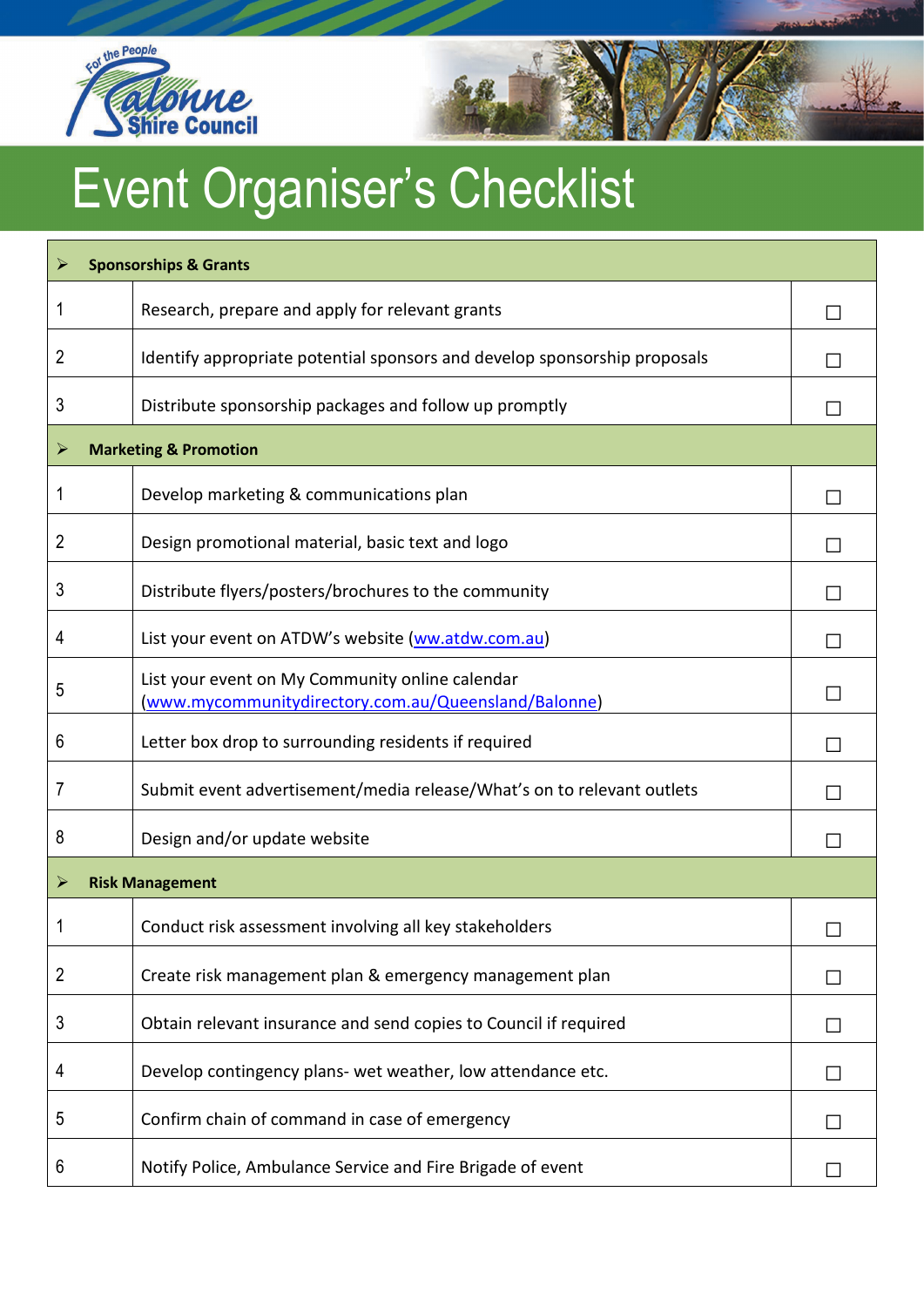



| <b>Operations</b><br>$\blacktriangleright$ |                                                                                                                                                                       |        |
|--------------------------------------------|-----------------------------------------------------------------------------------------------------------------------------------------------------------------------|--------|
|                                            | Book AV/IT equipment                                                                                                                                                  |        |
| 2                                          | Book, if required, portable toilets, fireworks, marquees, lighting towers, generators<br>etc.                                                                         |        |
| 3                                          | Book security if required                                                                                                                                             |        |
| 4                                          | Book first aid officers                                                                                                                                               |        |
| 5                                          | Recruit volunteers if required                                                                                                                                        |        |
| <b>Food and Market Vendors</b>             |                                                                                                                                                                       |        |
| 1                                          | <b>Book vendors</b>                                                                                                                                                   |        |
| 2                                          | Request details of electrical requirements                                                                                                                            |        |
| 3                                          | Request copy of Certificate of Currency (Insurance)                                                                                                                   |        |
| 4                                          | <b>Request Food Permits</b>                                                                                                                                           |        |
| 5                                          | Send Council a list of vendors along with copies of insurance and food permits                                                                                        |        |
| ⋗                                          | <b>Ticketing &amp; Invitations</b>                                                                                                                                    |        |
|                                            | Design tickets/invitations and develop refund policy. Remember VIPs (Mayor, MPs,<br>Sponsors etc.)                                                                    |        |
| 2                                          | Determine ticket prices (what's included in the price?)                                                                                                               | $\Box$ |
| 3                                          | Distribution (tickets at gate, pre-sold, online etc.) and collection of tickets/RSVPs                                                                                 |        |
| 4                                          | Consider a policy for lost or stolen tickets                                                                                                                          |        |
| <b>Site Preparation &amp; Plan</b><br>⋗    |                                                                                                                                                                       |        |
| 1                                          | Draw up a Site Plan for the venue/site your event will be held on (indication<br>structures such as stage, bar, toilets, marquees, amenity blocks, exit/entry points) |        |
| 2                                          | Walk the site and consider where directional signage is required                                                                                                      |        |
| 3                                          | Meet with designated Council contact prior to bump-in to do a pre-bond inspection,<br>and determine where above ground and underground services are located           |        |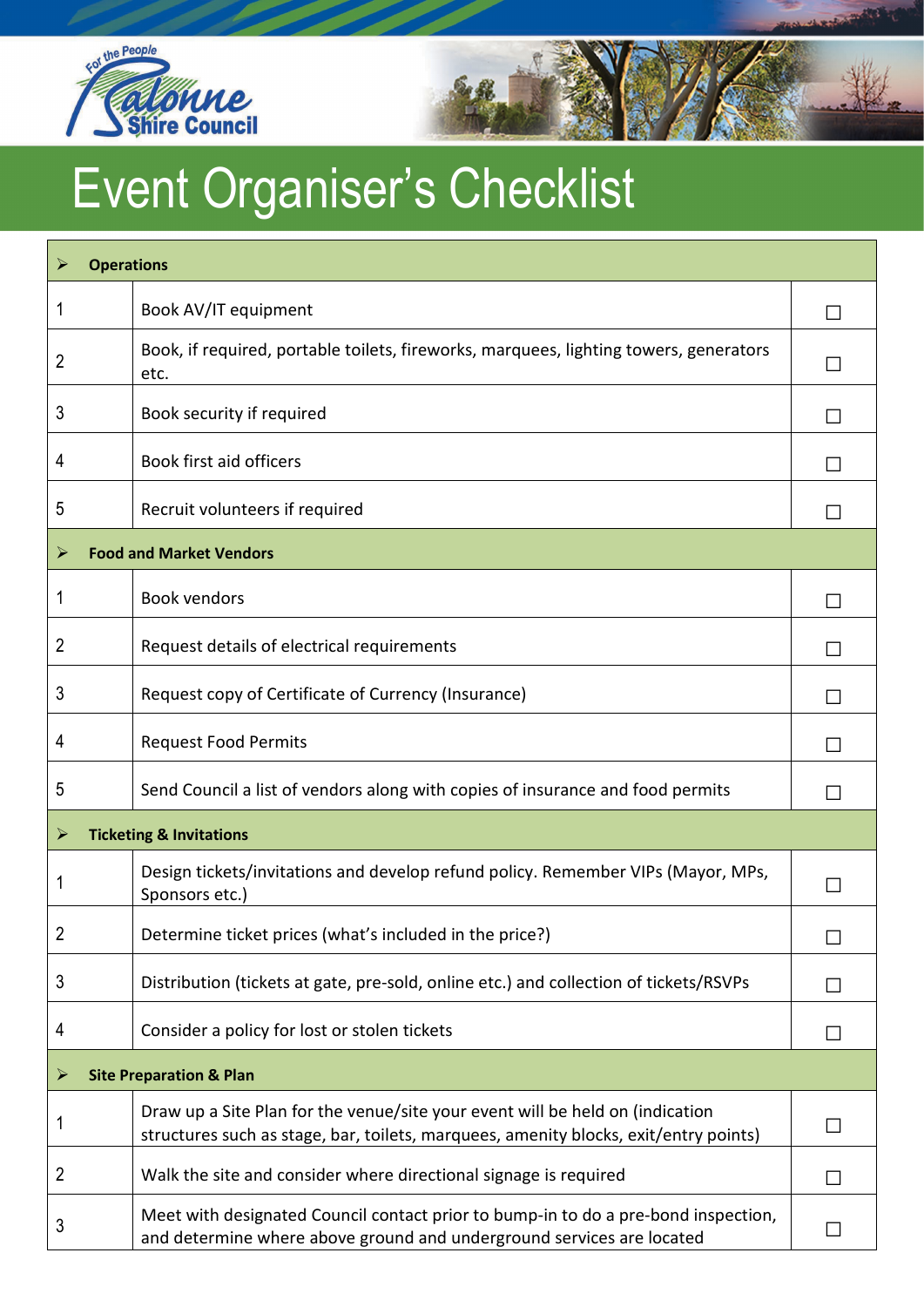



| ➤                      |            | <b>Cleaning &amp; Maintenance</b>                                                                                                     |              |  |
|------------------------|------------|---------------------------------------------------------------------------------------------------------------------------------------|--------------|--|
| 1                      |            | Book toilet cleaners and extra paper and supplies if required                                                                         |              |  |
| 2                      |            | Clean up venue/mow lawn/clear area of debris etc                                                                                      | L            |  |
| 3                      |            | Organise garbage and recycling bins and waste removal. Make arrangements with<br>Council if additional bins/waste removal is required |              |  |
| $\blacktriangleright$  |            | <b>Prior to Event</b>                                                                                                                 |              |  |
| 1                      |            | Organise volunteers and staff, ensure appropriate training delivered                                                                  | $\mathsf{L}$ |  |
| 2                      |            | Prepare scripts or run sheets. Don't forget Welcome to/Acknowledgement of<br>Country and Thank Yous to VIPs and Sponsors              |              |  |
| 3                      |            | Organise awards/trophies/certificates if required                                                                                     |              |  |
| 4                      |            | Organise decorations/styling                                                                                                          | L            |  |
| $\blacktriangleright$  | On the Day |                                                                                                                                       |              |  |
| 1                      |            | Post emergency evacuation plan in clear positions around venue                                                                        |              |  |
| 2                      |            | Gather staff, volunteers and emergency services for full briefing                                                                     |              |  |
| 3                      |            | Circulate contact list with mobile numbers to all staff and volunteers                                                                |              |  |
| 3                      |            | Distribute incident reporting method                                                                                                  | $\mathsf{L}$ |  |
| 4                      |            | Conduct final rehearsal and sound check                                                                                               | $\Box$       |  |
| 5                      |            | Brief meeter/greeter and minder for VIPs                                                                                              |              |  |
| 6                      |            | Distribute event kit with essentials                                                                                                  |              |  |
| 7                      |            | Make regular announcements throughout the event informing attendees of location<br>of facilities and what to do in case of emergency  |              |  |
| <b>Post Event</b><br>➤ |            |                                                                                                                                       |              |  |
| 1                      |            | Removal of all rubbish and equipment                                                                                                  |              |  |
| 2                      |            | Thank you letters and reports to sponsors, staff, volunteers                                                                          |              |  |